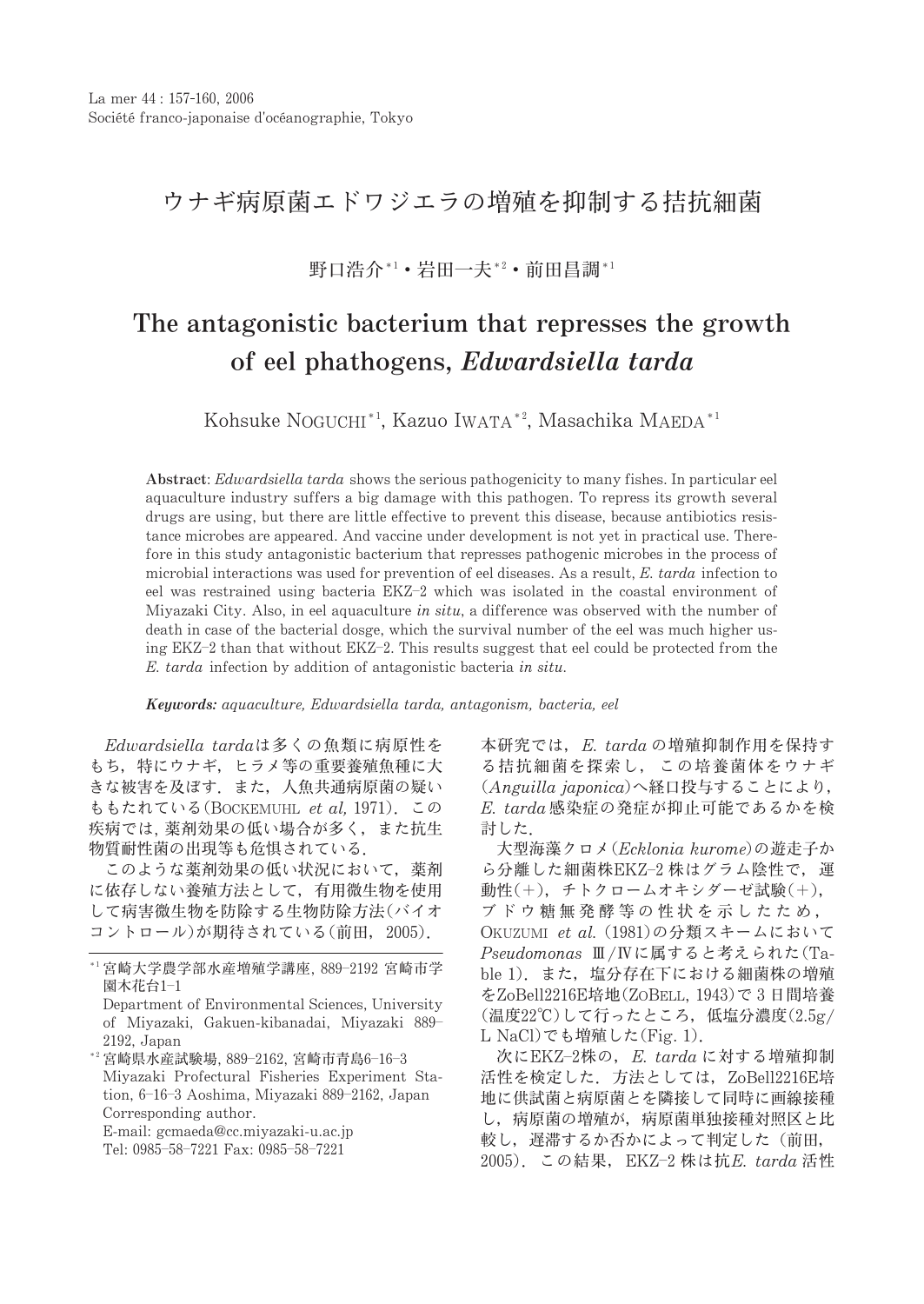Table 1. *Edwardsiella*-static actibity of the strain EKZ-2 and its tentative identification

| strain  | Edwardsiella-static<br>activity | Gram-stain | Motility | btochrome<br>oxidase test | $O-F$ test   | Fentative<br>identification |
|---------|---------------------------------|------------|----------|---------------------------|--------------|-----------------------------|
| EK 7.-2 |                                 |            |          |                           | <b>STATE</b> | Genus <i>Pseudomonas</i>    |



Fig. 1. Growth of the EKZ-2 strain in different NaCl concentrations for 3days at  $20^{\circ}$ C through the method of plate count.

を保持していることが判明した(Fig. 2).

E. tarda感染防除実験は有用細菌(EKZ-2)投 与実験区と無投与区を設定して行った、各区とも ウナギ15尾ずつを供試し、有用細菌投与区では EKZ-2 株培養液を50ml/kgの割合で配合飼料に 混合し、ウナギ(約30g/尾)に体重の3%相当の餌 量として投与した. 無投与区では細菌無添加の配 合飼料を投与した. 各区ともにウナギを2週間30 ℃で給餌飼育した. その後, 病原菌E. tarda を 10<sup>4</sup>, 10<sup>5</sup>, 10<sup>6</sup> CFU/mlの濃度に希釈した後, ウ ナギ腹腔内に0.5mlの量で注射し、ウナギ斃死数 を実験区と対照区とで比較した(Table 2). この 結果, E. tarda の濃度を10<sup>4</sup> CFU/mlに調整した 場合, EKZ-2 投与区では全尾が生存し, 細菌無 投与区では15日間で11尾が斃死した(Fig. 3). こ の結果は、拮抗細菌投与により、エドワジエラ症 感染が防除されることを示唆している。さらに, 細菌投与区においては、餌食い等の活動の低下が 見られなかったことから、EKZ-2 株のウナギへ の悪影響はないか、あるいは少ないものと判断し た

続いて、養鰻池におけるEKZ-2株投与実験を 行った、実験に使用した養鰻池ではハウス加温式 養殖を行っており、水温は約30℃, 1池(150 m<sup>3</sup>) 当たりに約2万尾のウナギを飼育している。3日



Fig.2. Determination of E. tarda-static activity by the tested bacterium. Two smears of the tested bacterium and E. tarda are inoculated concomitantly in the same agar plate, in which E. tarda is placed between the two smears (right). Also E. tarda is inoculated alone on the agar plate as a reference (left).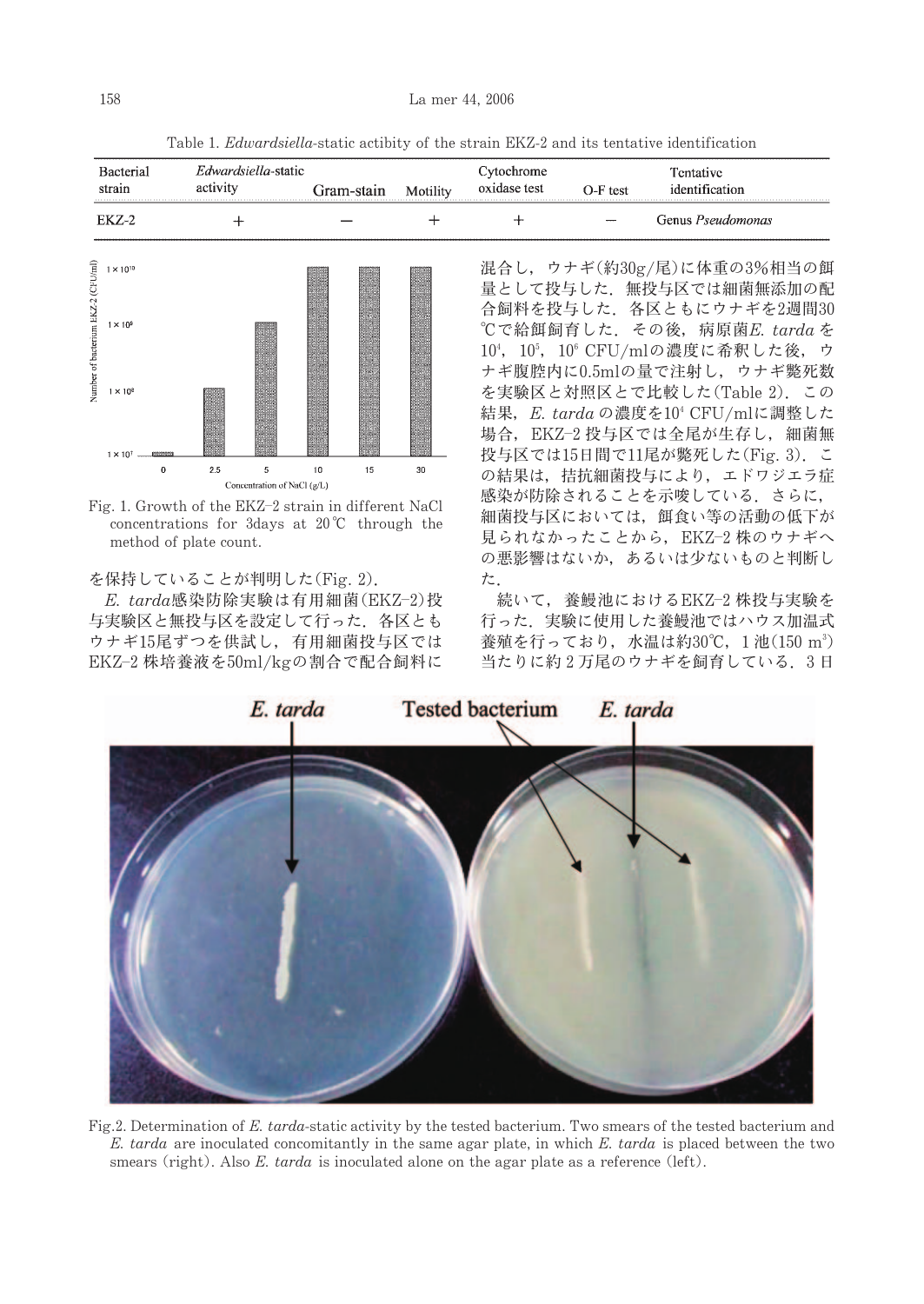

Table 2. Survival number of eel after injection of the different concentration of E.tarda

Fig. 3. Cumulative mortality of eel with and without oral administration of the E. tarda-antagonistic bacterium.



Fig. 4. Cumulative mortality of eel in pond trial after administration of E. tarda-antagonistic bacterium.